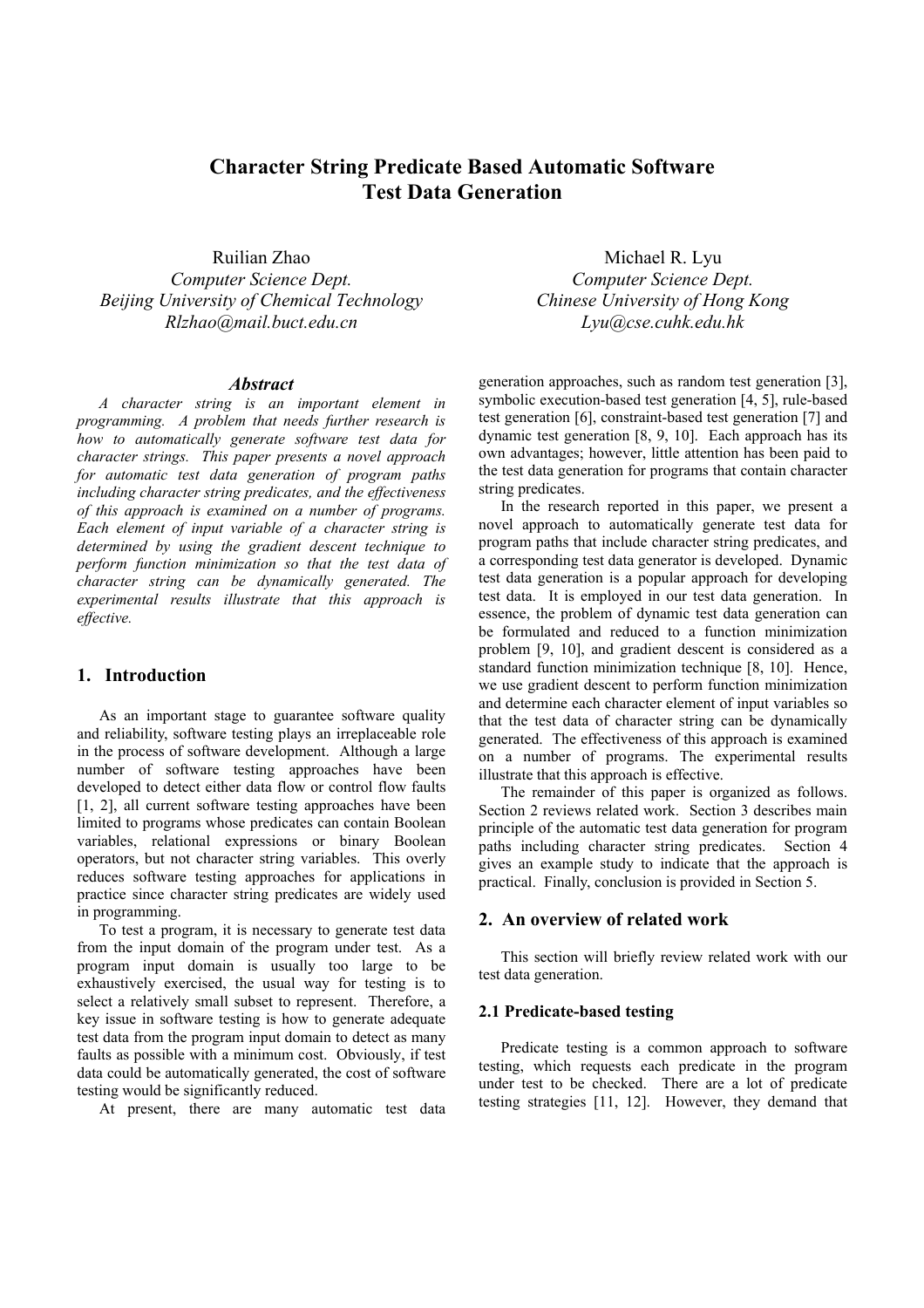predicates in tested programs must be numerical predicates. A *numerical predicate* is either simple or compound. A *simple predicate* is a Boolean variable or a relational expression while a *relational expression* is of the following form:

$$
E_1 < op > E_2
$$

where  $E_1$  and  $E_2$  are arithmetic expressions, and  $\langle op \rangle$  is one of six relational operators  $\{<,\leq,>,\geq,=,\neq\}$ . A *compound predicate* is a Boolean combination (AND, OR) of two or more simple predicates. In other words, these predicate testing strategies only allow Boolean variables, relational expressions or Boolean operators to appear in a predicate, but non-arithmetic expressions, such as character strings, are not taken into consideration. This overly reduces predicate testing approaches applications in practice.

#### **2.2 Test data generation**

As mentioned previously, there are many test data generation approaches. The most often used are random test data generation, symbolic execution based test data generation and dynamic test data generation.

**2.2.1 Random test data generation.** Random test data generation develops test data at random until a useful input is found [3]. It is easy to implement and commonly involved in literatures, but randomly generated test data have difficulties in satisfying a specific requirement, such as domain testing for a predicate border associated with a chosen path. This test requests that *ON* test point lie on the border, *OFF* test point be placed outside the border, and the *ON-OFF* point pair be very close to each other [13]. In such a case, the number of adequate test data may be very small compared to the total number of inputs, and the probability of selecting an adequate test data randomly can be very low. In fact, random test data generation performs poorly, and is generally considered to be ineffective on realistic programs [5].

**2.2.2 Symbolic execution based test data generation.**  The basic idea in a symbolic execution system is to allow numeric variables to take on symbolic values instead of numeric values. Many existing test data generation systems employ symbolic execution technique, in which symbols are assigned to input variables and subsequent uses of the variables are then expressed in terms of these symbols [4, 5]. However, symbolic execution is very computational intensive and a number of technical problems such as indefinite loops, subprogram calls, array references and so on, are met in practice when symbolic execution is performed [9, 14]. Moreover, if input variables are character string variables, symbolic expression becomes more difficult to apply. For example,

let us examine the code fragment in a program shown as below:

```
strncpy(v,x,5);
/* copy initial 5 characters of x to v */
strupr(v); 
/* convert each lowercase character to uppercase */ 
if (strcmp(v, "LEFT")<0) …;
/* compare v and "LEFT" lexicographically */
```
where  $\nu$  is a character string variable, and  $x$  is an input variable of character string. Then, it is difficult to express the value of variable  $\nu$  in terms of the symbolic value of the input variable *x* in the predicate that follows.

**2.2.3 Dynamic test data generation.** Dynamic test data generation is a popular approach for developing test data. In this paper, we employ dynamic test data generation to derive test data. During dynamic test data generation, if some desired test requirement is not reached, data generated in each test execution is used to identify how close the test input is in meeting the requirement. With the aid of feedback, test inputs are gradually modified until one of them satisfies the requirement. For example, suppose that a program contains the condition statement

If 
$$
(y \leq 38) \ldots
$$

and the *TRUE* branch of the predicate should be taken. Thus, we must find an input that can make the variable  $\nu$  to hold a value smaller than or equal to constant 38 when the condition statement is reached. A simple way to calculate the current value of variable  $\nu$  in the predicate is to execute the program up to the condition statement and record the value of *y*.

Each predicate can be transformed to an equivalent form:

ℜ *rel* 0

where  $\Re$  is a real-value function, referred as a *branch function*, and *rel* is one of  $\{\leq, <, =\}$ , which satisfies

1) positive (or zero if *rel* is  $\leq$ ) when the predicate is false,

2) negative (or zero if *rel* is = or  $\leq$ ) when the predicate is true [10].

Let  $y_{condition}(x)$  represent the current value of variable *y* for input *x* when the program is executed up to the condition statement. Then the branch function can be expressed as follows:

$$
\Re(x) = y_{condition}(x) - 38
$$

The function is minimal when the *TRUE* branch is taken on the condition statement. So, the problem of test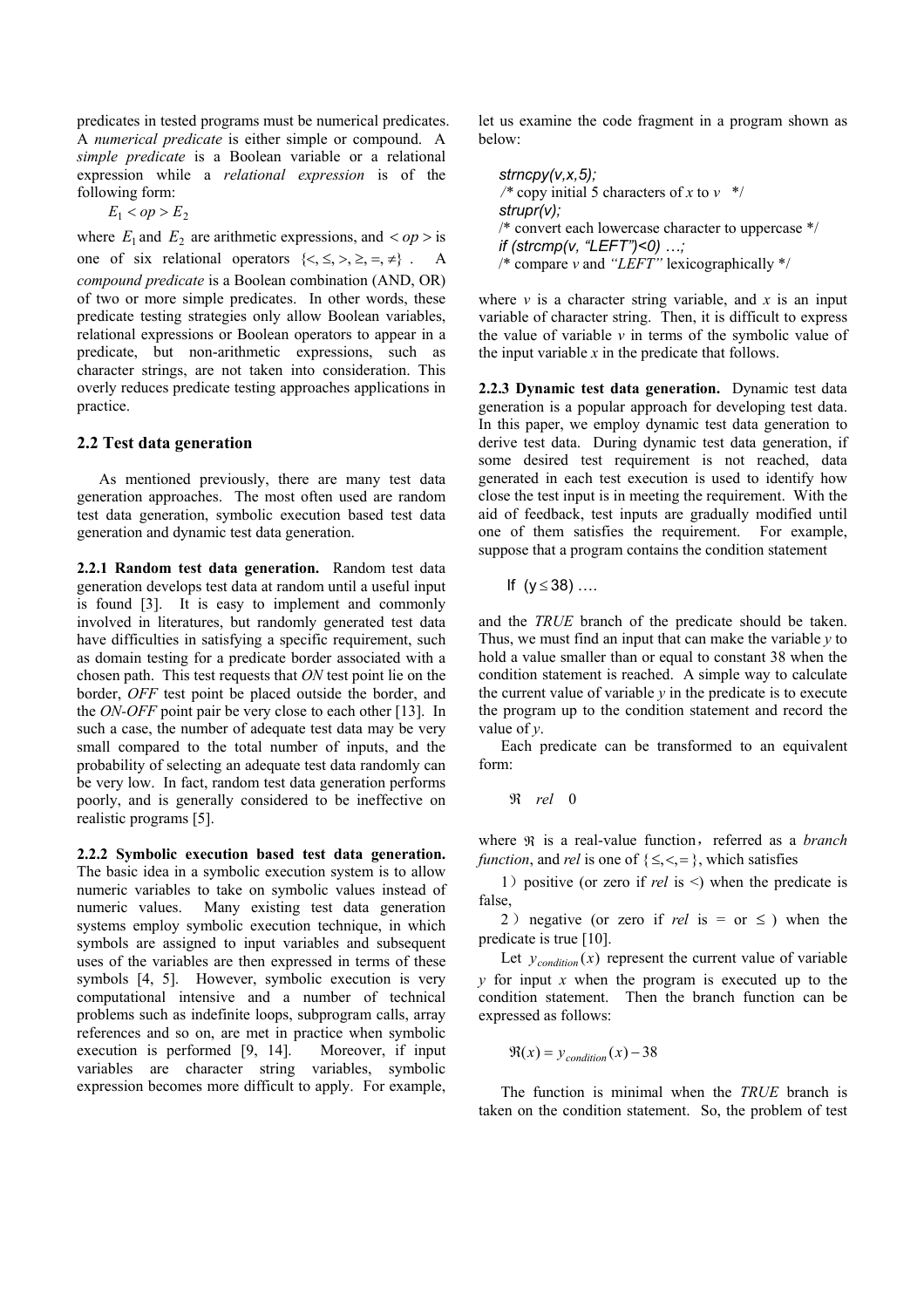data generation can be reduced to the problem of function minimization. That is, we need to find an input *x* that can minimize the branch function  $\mathfrak{R}(x)$  [9, 15].

The techniques usually used to perform function minimization are gradient descent [8, 10, 14], genetic search [9, 16], and simulated annealing [17]. Some systems developed by applying these techniques can generate test data for common programs; nevertheless, they do not carry out the test data of character strings. Thus, existing systems are restricted to programs whose predicates are numerical predicates.

Gradient descent is thought of a standard function minimization technique, which performs function minimization by only evaluating the branch function values. In general, gradient descent is faster than global optimization algorithms such as genetic search [9], and often used in dynamic test data generation, e.g., ADTEST and TESTGEN system [10, 14]. We also employ gradient descent to perform function minimization during our test data generation. A shortcoming of using gradient descent techniques is that gradient descent algorithms are likely to fail when they meet a local minimum. That is, branch function appears to reach the minimum but it does not. However, our gradient descent algorithm is not subject to the problem (see Section 3.2)

Now we review how the function minimization using gradient descent works. Suppose  $x_0$  is an original input on which the program is executed up to a predicate and the *FALSE* branch of the predicate is taken. A branch function can be constructed for the predicate whose value is positive on input  $x_0$ . A new input x is created by a small amount increment or decrement with respect to  $x_0$  on an input variable while keeping all other input variables constant in order to search a good adjustment direction. The program is executed on input  $x'$  and the branch function is evaluated. If both increase and decrease on the input variable do not cause the improvement (decrement) of the branch function, another input variable is selected.

When an appropriate direction is found, i.e., the program execution also reaches the predicate and the branch function is improved, a larger amount adjustment is taken in this direction. Then, the program is executed on the new input, and the branch function is evaluated again. If the input no longer reaches the predicate, or a constraint violation occurs, then an adjustment continues in this direction with a smaller amount. If the branch function is not further decreased, the last value of the branch function is retained, and a new direction is searched on the previous input. If the positive minimum of the branch function is located, an adjustment direction is searched from this minimum for another input variable. The cycle repeats either until the branch function becomes negative, meaning the input  $x$  that minimizes the branch function is found or until improvement can not be made for any input variable, meaning there is no input that can make the *TRUE* branch

of the predicate to be taken.

# **3. Test data generation based on character string predicate**

Our goal of the test data generation is to find a program input on which a chosen program path will be traversed. This problem can be reduced to a sequence of subgoals where each subgoal is solved by performing function minimization using gradient descent. The test data generation approach is considered as a path-oriented testing method, whose major concern is to determine a program execution path that is to be followed. A number of path selection strategies have been reported in the literature [18, 19]. In this paper we focus on how to automatically generate test data for program paths that include character string predicates, leaving out the account for the test paths selection.

# **3.1 Character string predicate**

A *character string predicate* consists of at least one character string variable and one string comparison function such as *strcmp*(). Similar to numerical predicates, character string predicates can be simple or compound. A *simple character string predicate* is of the following form

#### *strcmp*  $(str_1, str_2)$  *op* 0

where  $op \in \{<, =, >\}$ . A *compound character string predicate* is a character string predicate that contains at least one Boolean operator such as '*NOT*', '*AND*' or '*OR*'.

Dynamic test data generation can be reduced to the problem of function minimization. As a result, we need to construct a branch function with respect to a character string predicate, and then evaluate the branch function value.

Consequently, we can construct a branch function ℜ regarding a character string predicate, e.g.,  $\textit{stremp}(\textit{str}_1, \textit{str}_2) > 0$ , so that its value is positive for initial input  $x_0$ . Namely, let  $\Re = str_1 - str_2$  if  $str_1$ - $str_2$  is positive for input  $x_0$ ; otherwise  $\Re = str_2 - str_1$ . Then, the program input is adjusted gradually until  $\Re$  becomes negative, i.e., the required input has been found. A problem that we must solve first is how to compare two character strings as well as how to evaluate the branch function  $\Re$ . So we define a function  $\xi$ , which maps a character string to a nonnegative integer, satisfying the formula:

$$
\xi(str) = \sum_{i=0}^{L-1} str[i] \times w^{L-i-1} \tag{1}
$$

where *str* is a character string, *L* is its length,  $w^{L-i-1}$  is a positive weighting factor representing a weighted value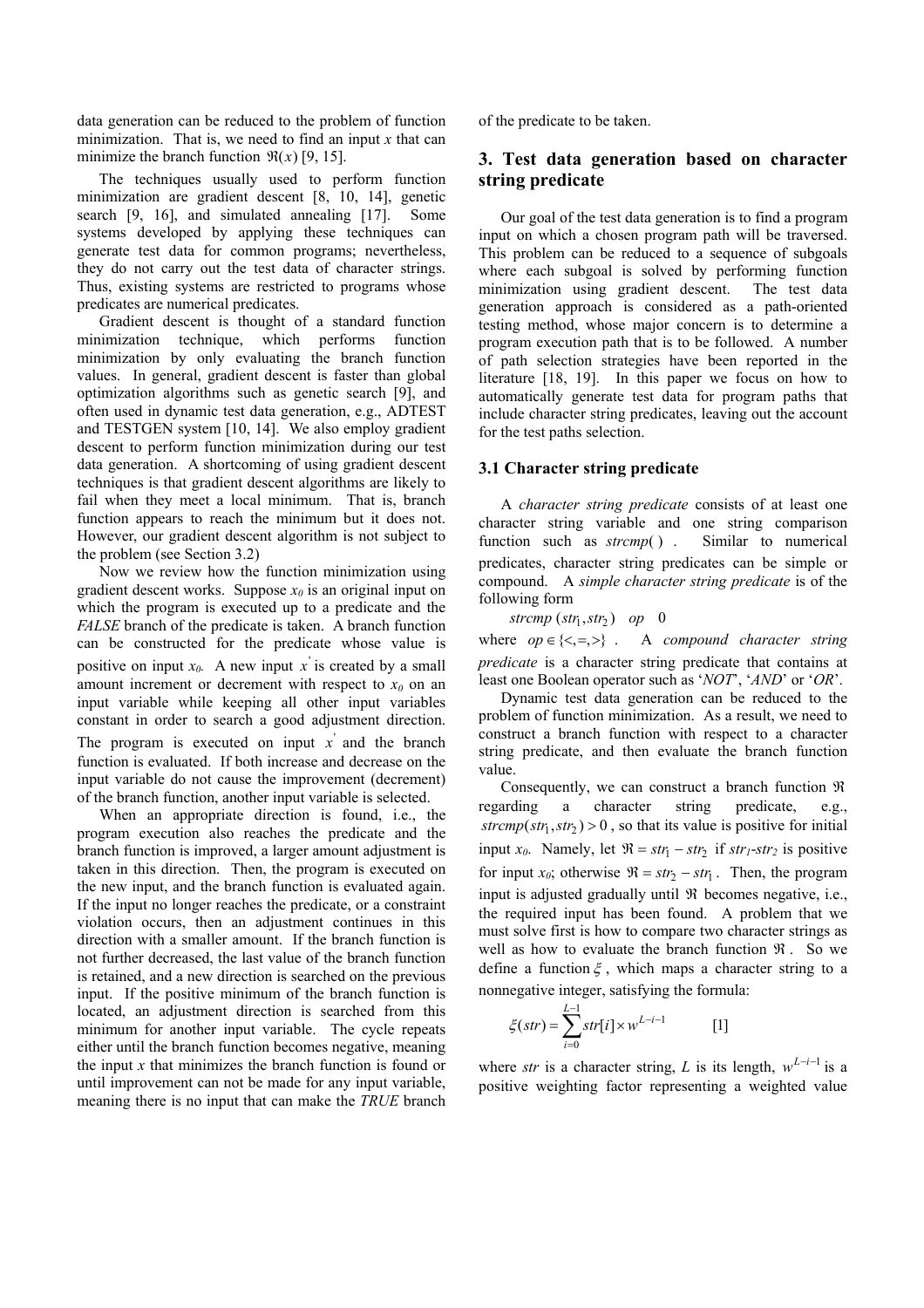imposed upon each character element of the string, and *w* is equal to 128.

We propose a theorem to map a character string to a unique nonnegative integer.

**Theorem 1:** *Suppose S is a set of character strings,*  $N_+$  *is a set of nonnegative integers. Let*  ξ (*str*) *is defined in*  $Eq.(1)$ . *Then*  $\xi(str)$  *is a one-to-one function from S to*  $N_+$ .

By the theorem, a character string can be transformed into a unique nonnegative integer. Therefore, the distance between two strings can be defined as below:

**Definition**: Let  $L_1$  and  $L_2$  denote the length of string  $str_1$ and *str<sub>2</sub>*, respectively. Suppose where  $max(L_1, L_2)$  is the maximum of  $L_1$  and  $L_2$ . Without  $L = max(L_1, L_2)$ , loss of generality, let  $L = L_2$ ,  $str_1[k] = \sqrt{0}$ ,  $(k < L - 1)$ . By *the distance between string str<sub>1</sub> and str<sub>2</sub>, represented by*  $dis(str_1, str_2)$ , we mean

$$
dis(str_1, str_2) = \left| \xi(str_1) - \xi(str_2) \right|
$$
  
= 
$$
\left| \sum_{i=0}^{L_1-1} str_1[i] \times w^{L-i-1} - \sum_{i=0}^{L_2-1} str_2[i] \times w^{L-i-1} \right|.
$$

By the distance between the i<sup>th</sup> characters of string str<sub>1</sub> and *str*<sub>2</sub>, denoted by  $d_i(str_1, str_2)$ , we imply

 $d_i (str_1, str_2) = | str_1[i] - str_2[i] | (i < k)$ 

The distance  $dis(str_1, str_2)$  uniquely determines a nonnegative integer, which can be used to evaluate the branch function  $\Re$  with respect to a character string predicate. Then, the next step is to search an appropriate direction for a character string variable to improve the branch function value. It is easy to see that  $str_1[0] - str_2[0] \sim w^{L-1}$  $\rightarrow$ 

 $\int_{0}^{1}$  ( max(*str*<sub>1</sub>[*i*], *str*<sub>2</sub>[*i*]) ) × *w*<sup>*L*-*i*-1</sup> 1  $\left( \, \max(str_i[i], \, \right)$ −  $\sum_{i=1}^{L-1}$ *i*  $str_1[i], str_2[i])$ ) ×  $w^{L-l-1}$  by the verification of

theorem 1 (see Appendix). Since every character element of a string is expressed by its ASCII code (an integer), a practical way is to construct a branch function  $\Re_0$  for the  $0^{th}$  character of *str<sub>1</sub>* and *str<sub>2</sub>*, i.e., let  $\mathfrak{R}_0 = |str_1[0] - str_2[0]|$  so that  $\mathfrak{R}_0 \ge 0$ . Then, we search an appropriate adjustment direction for the  $0<sup>th</sup>$  character of an input variable, and adjust the character by gradient descent until  $\Re_0 < 0$ . As a result, we can find an input that makes the character string predicate to take *TRUE* branch.

# **3.2 Test data generation based on character string predicate**

Now we explain in detail how to use gradient descent to perform function minimization in order to generate test data for a path including character string predicates. The current values of variables in the predicates can be calculated or collected by the program instrumentation technique*.* 

Let  $\pi$  be a path in the program under test,  $x$  be an adjusted input variable, *pr* denote a character string predicate (e.g.,  $\text{stremp}(\text{str}_1, \text{str}_2) > 0$ ) on  $\pi$ , and the *TRUE* branch of the predicate should be taken. Suppose that  $x_0$  is an initial input (selected randomly or by hand) on which the program is executed to the predicate  $pr$  along path  $\pi$ . However, the *FALSE* branch of *pr* is taken instead of the *TRUE* branch.

In order to traverse the *TRUE* branch of *pr*, a branch function with respect to the predicate *pr* should be constructed. If *pr* is an inequality predicate, that is, its operator is one of  $\{\leq, <, \geq, >\}$ , we construct a branch function  $\mathfrak{R}_0$  such that  $\mathfrak{R}_0 = |str_1[0] - str_2[0]| \ge 0$ . Then, branch function  $\mathfrak{R}_0$  by modifying the  $0^{th}$  character, we search an adjustment direction that can improve the denoted by  $c_0$ , of input variable *x*, i.e., let  $c_0 = c_0 + 1$  or  $c_0 = c_0 - 1$ . If  $c_0$  results in a better  $\Re_0$  value than  $c_0$ ,  $c_0$  replaces  $c_0$ ; otherwise, if there is another input variable, that input variable is selected. If there is no other input variable, the test data generation fails for the path  $\pi$ . For instance, suppose that there is only one input variable *x* in the program under test, and up to the predicate *pr*, the program implements the function:  $str_1$  ="2334",  $str_2$  $=$ "abc"+x. In this case, no matter how to adjust the input variable *x*, it is impossible to make the predicate *pr* true.

When a good direction is found, the adjustment amount is increased (double) until (1)  $\Re_0 < 0$ , (2)  $\Re_0$  is not improved, (3) constraint violation occurs, or (4)  $c_0$  is outside of 32 and 127. In the last three cases, we reduce (halve) the amount of adjustment and the corresponding input is tried again. In the first case, we find an input that makes the predicate *pr* to take *TRUE* branch.

If *pr* is an equality (=) or non-equality ( $\neq$ ) predicates, for instance,

*if*  $(strmp(str_1, "-ceiling"))$  …,

we must adjust every character of an input variable to make  $str_1 = "-ceiling"$ . In this case, we need to construct branch function  $\mathfrak{R}_i$  for every unequal character of  $str_1$  and *str*<sub>2</sub> such that  $\Re_i > 0$ ,  $i \in [0, L-1]$ ,  $L = \max(L_1, L_2)$ . Then, we compare the corresponding characters of  $str<sub>1</sub>$  and  $str<sub>2</sub>$  from positions 0 to *L-1*. For example, at position *i*, if the  $i^{th}$  character of  $str_1$  and  $str_2$  is unequal to each other, a branch function  $\Re_i = \left| \frac{str_1[i] - str_2[i]}{\right|} \right|$  is constructed so that  $\Re_i > 0$ . Similarly for  $\Re_0$ , we search an adjustment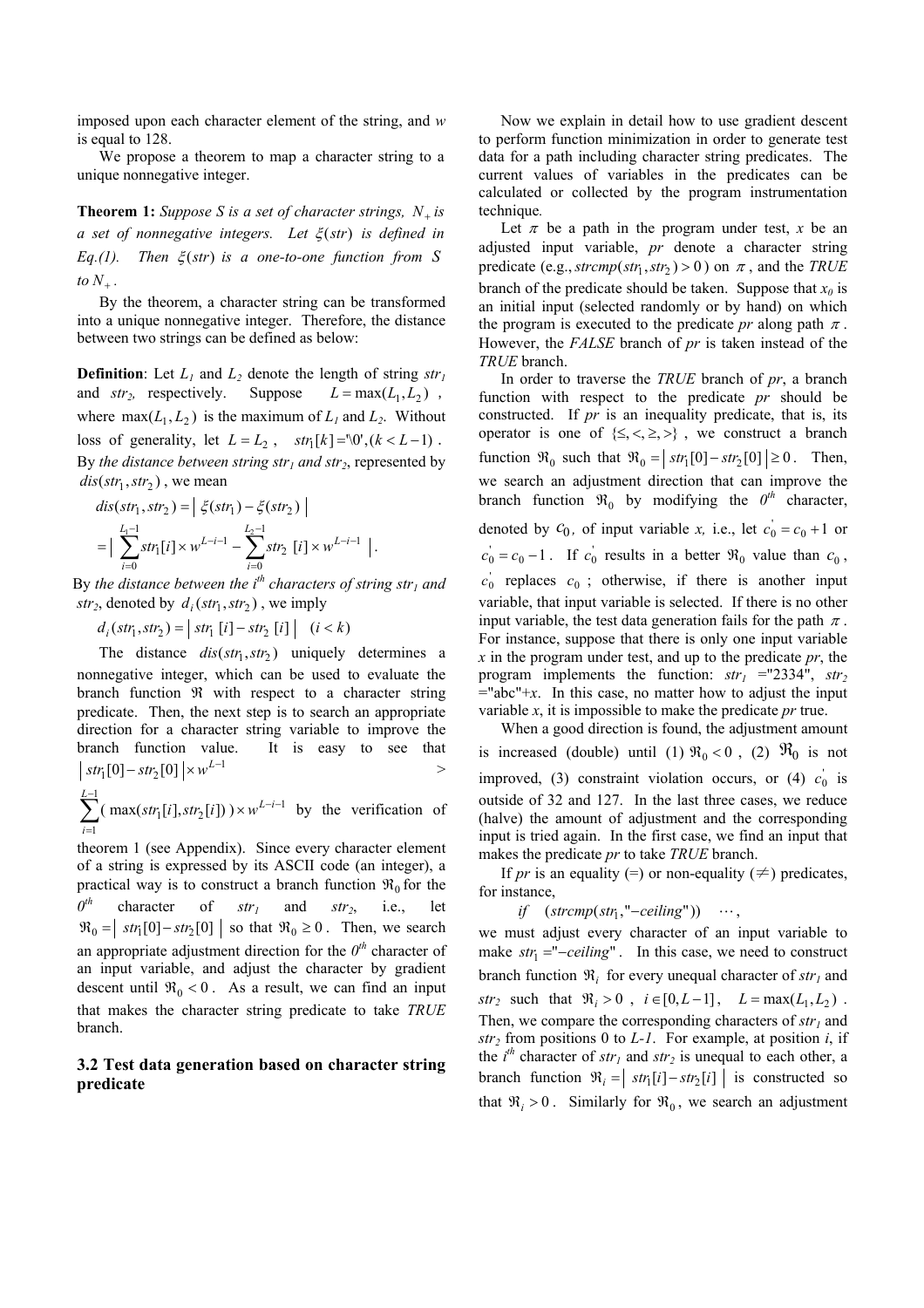direction to improve the branch function  $\Re_i$  until  $\Re_i \leq 0$ such that  $C_{on}$  satisfies  $\Re_i \leq 0$  whereas  $C_{off}$  meets  $\Re_i > 0$ . or until one of other three cases hold. In the case of  $\mathfrak{R}_i \leq 0$ , we obtain two distinct characters  $C_{on}$  and  $C_{off}$ The two distinct characters are refined gradually so that the distance between them,  $d_i(str_1, str_2)$ , is the shortest. If  $d_i$  is adjusted to 0, the  $i^h$  character of input variable *x* is If input variable *x* ends before  $i < L-1$ , a space character determined, and the next character,  $(i+1)^{th}$  character, is considered. Otherwise, the test data generation fails to make the predicate to be *TRUE*, and the cycle terminates. is added before its terminating position. The comparison continues until  $i = L - 1$ .

branch. Now, either the path  $\pi$  is traversed, or the second input of path  $\pi$ . In the latter case, we must find a  $\pi$  is traversed, or the subgoal cannot be solved, i.e., the Suppose that *x1* makes the predicate *pr* to take *TRUE* subgoal must be solved. In the former case,  $x_i$  is the test program input to satisfy another predicate. The process is repeated until a program input is found on which the path test generation fails to the path.

The algorithm of test data generation for an equality or non-equality character string predicate is shown as follows:



```
i
Initialize ℜ
             \textit{If } (\Re_i \leq 0)ℜi
Evaluate 
            Else If (\Rei decrease)
   Search a good adjustment direction dir 
   If (dir is not found) test generation fails, exit
   Else initialize AMOUNT \leftarrow IAMOUNT \leftarrow AMOUNT \times 2// Enlarge adjustment amount. // 
        Repeat 
            c_i = c_i dir AMOUNT
            executing the program under test 
                Obtain distinct characters at position i 
                Repeat refining the distinct characters 
                Until d_i is shortest If (d_i=0)i
th character is determined 
                Else test generation fails 
                Exit 
                 Endif 
                      AMOUNT \leftarrow AMOUNT \times 2Else AMOUNT \rightleftharpoons AMOUNT/2// Lessen adjustment amount. // 
                  Endif 
            Endif
         Until (AMOUNT <initial value)
   Endif 
Endfor
```
A shortcoming of using gradient descent to perform function minimization is that gradient descent algorithms can fail if a local minimum is encountered. Fortunately, our gradient descent algorithm would not encounter the problem. We note that minimizing a branch function is very difficult if  $str_1$  and  $str_2$  are all involved in an adjusted input variable. In most cases, one of them is not In most cases, one of them is not associated with the adjusted input variable. Without loss of generality, we assume that  $str<sub>2</sub>$  is not related to the adjusted input variable, and  $c_i$  represents the  $i<sup>th</sup>$  character of the adjusted input variable*.* Then, at position *i*, we have  $\mathcal{R}_i = \left| \text{ str}_i[i] - \text{str}_2[i] \right|$ . In fact,  $\text{str}_i[i]$  is a function of  $c_i$ , denoted as  $\mathcal{G}(c_i)$ .  $str_2[i]$  has nothing to do with  $c_i$ , so it can be thought of as a constant, represented by M. Accordingly, the branch function  $\Re$  can be expressed as  $\mathfrak{R}_i = \mathfrak{g}(c_i) - M \mathfrak{g}(c_i)$ . The relationship of  $\mathfrak{R}_i$  and  $\mathfrak{g}(c_i)$  is shown in Fig.1. It can be seen that the branch function ℜ*<sup>i</sup>* is a monotonic increasing or decreasing function, i.e., the adjustment for each character is not restricted to a localized region of  $\mathfrak{R}_i$ . The branch function  $\mathfrak{R}_i$  can reach its minimum so that each character of the adjusted input variable is determined in turn. Therefore, the function minimization by using gradient descent does not suffer from the local minimum problem.



Fig.1 Branch function ℜ*<sup>i</sup>*

# **4. Experimental results** *If (di=0)*

We describe how to automatically generate test data for a path including character string predicate by a *Max* program, shown in Fig.2*,* which is a variation of the program taken from [20].

*Max* program has two input variables. One is an integer variable *argc*, and the other is character string variable *argv*. Although the program is made up of only dozens of statements, it contains lots of structures, such as numerical predicates, character string predicates, compound predicates, *IF-THEN-ELSE* statements and *FOR* loop statements, etc. The current values of variables in the predicates can be calculated or collected by the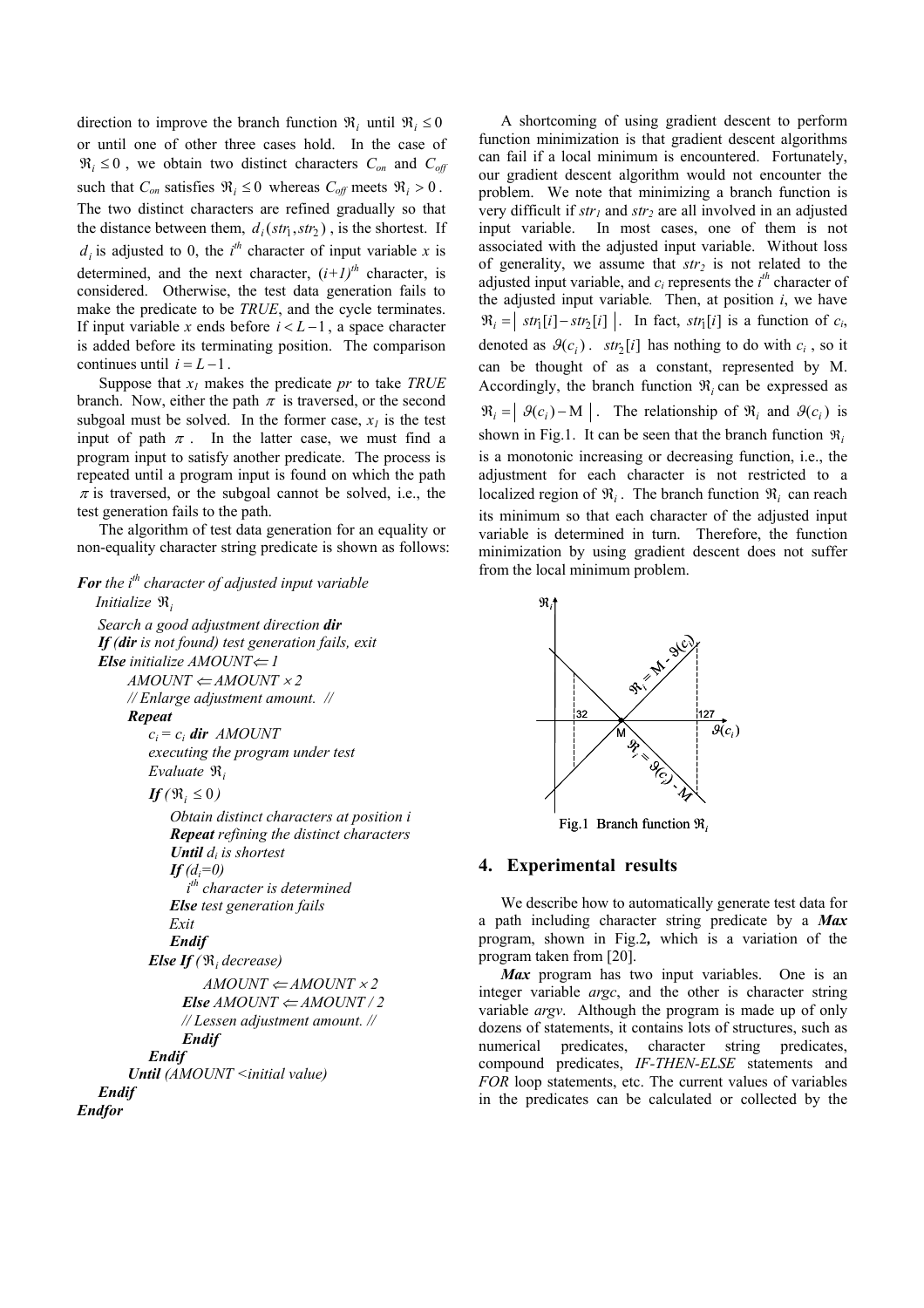program instrumentation technique*.* An instrumented version of *Max* program is shown in Fig.3, in which the instrumentation statements are shown in italics.

```
int max(int argc, char ** argv) 
 { 
1 argc--;
2 \arg y++;
3 if ((\arg c > 0) \& \& ('='==^* \arg v))<br>4 \{ \text{ if } (\text{1strem}(\arg v \{0\}) \text{ --ceil}) \}4 { if (!strcmp(argv[0],"-ceiling"))<br>5 { strncpy(ceiling.argv[1],BUF
              strncpy(ceiling,argv[1],BUFSIZE);
6 argv++; \argv++;
7 \quad \text{argc--}; \quad \text{argc--}; } 
           else 
8 { fprintf("Illegal option %s.\n",argv[0]);
9 return(2); 
\longrightarrow\qquad \qquad \}10 if(argc==0)
11 { fprintf("At least one arguments.\n"); 
12 return(2);
\left\{\begin{array}{cc} \end{array}\right\}13 for(;\arg c > 0;\arg c = \arg c++1)
14 { if(strcmp(argv[0],result)>0); 
15 strncpy(result,argv[0],BUFSIZE); 
\left\{\begin{array}{cc} \end{array}\right\}16 if (strcmp(ceiling,result)<=0) 
17 printf("\n max:%s",ceiling);
       else 
18 printf("\n max:%s",result);
19 return(0); 
 } 
               Fig.2 Max program
```
Considering that the *FOR* loop is executed zero time, one time and two times, there are 31 paths in *Max* program. We design 50 program inputs at random, which are used as original input to the test data generation for these 31 paths. If the test data generation fails for a path on these 50 inputs, the path is taken as an infeasible path. As a result, 16 test inputs are generated by the test data generation approach. That is to say, 16 out of 31 paths are feasible paths.

Code coverage has been considered to be an important metric for software testing and software reliability measurement, and many software product companies require 85% coverage to achieve [21,22]. We measure the coverage of generated test data using ATAC (*Automatic Test Analysis for C*) tool [23]. The results are show in Fig.4. It is seen that 15 out of 17 P-Uses (88%) are coved, and all blocks, decisions and C-Uses have been covered. In addition, test data can be developed by using the gradual descent approach and the random-number approach to perform function minimization. In the gradual descent approach, each character is adjusted, one by one, from 32 to 127, while in the random-number approach;

each character is generated by a random-number generator.





Dynamic test data generation is a heuristic process. When a new input is created, the program has to be executed again in order to evaluate its branch function. Thus, the cost of dynamic test data generation depends mainly on the cost of executing the program. In fact, the number of program executions is the evaluation number of branch function in the test data generation for a path. We compare the evaluation number of branch function in the gradient descent, the gradual descent and the randomnumber test data generation approaches under the same coverage. The results are shown in Fig.5. Obviously, the gradient descent test data generation approach is more economical than the gradual descent and the random approaches. However, the gradual descent approach is not better than the random-number approach.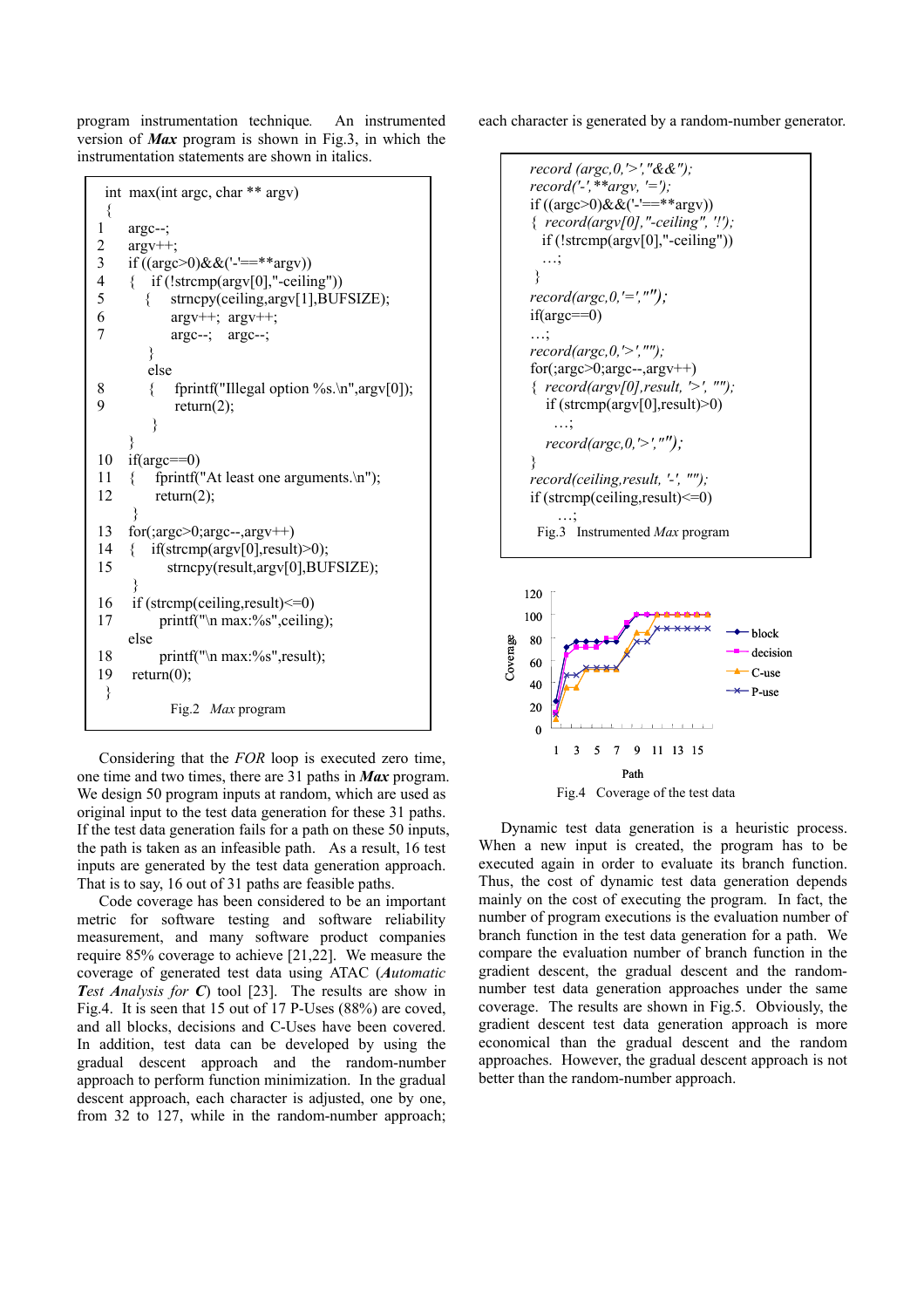

Fig.5 The comparison of evaluation number

#### **5. Conclusion**

The objective of software testing is to detect faults in programs. Nevertheless, all current software testing strategies have been limited to programs in which character string predicates are not taken into consideration. In this paper, we present a test data generation approach for program paths including character string predicates.

To our knowledge, this is the first automatic test data generation approach based on character string predicates. The preliminary experimental results show that the methodology is effective.

#### **Appendix**

This appendix shows the verification of Theorem 1.

Proof: Suppose  $str_1, str_2 \in S \land str_1 \neq str_2$ . Let  $L_1$  and  $L_2$  denote the length of string  $str_1$  and  $str_2$ , respectively. Then, by the definition of  $\xi(str)$ , we have

$$
\xi(str_1) = \sum_{i=0}^{L_1-1} str_1[i] \times w^{L_1-i-1} \in N_+
$$

$$
\xi(str_2) = \sum_{i=0}^{L_2-1} str_2[i] \times w^{L_2-i-1} \in N_+
$$

where *w*=128.

Let  $\gamma = \xi (str_1) - \xi (str_2)$ .  $\xi(str_1) \neq \xi(str_2)$ , i.e.,  $|\chi| > 0$ . Two cases need to be Now, we prove discussed:

(1)  $L_1 = L_2 = L$ 

Without loss of generality, we assume  $str_1[j] = str_2[j], j = 0, 1, \dots, l, (l < L-1)$  and the  $(l+1)$ <sup>th</sup> i.e.,  $str_1[l+1] \neq str_2[l+1]$ . If  $(l+1) = L-1$ , it is easy to character of string  $str_1$  and  $str_2$  are not equal to each other, see that  $|\chi| = |\xi(str_1) - \xi(str_2)| =$  $|str_1[l+1] - str_2[l+1]| > 0$ ; otherwise  $l+1 < L-1$ . Here  $|\chi| = |\sum_{i=1}^{L-1} (str_1[i] - str_2[i]) \times w^{L-i-1}|,$ weighting factor of  $(l+1)$ <sup>th</sup> character is  $w^{L-(l+1)-1}$ . If we 1 1 −  $\sum_{i=l+1}^{L-1} (str_1[i]$ *l*  $str_1[i] - str_2[i] \times w^{L-i-1}$ *i* and the

can prove  $\left| str_1[l+1] - str_2[l+1] \right| \times w^{L-(l+1)-1}$  $str_2[i])$ ) ×  $w^{L-i-1}$ , we can derive > 1 2  $\left( \, \max(str_i[i], \, \right)$ − ∑ *L*  $=l+$  $i = l$  $str_1[i], str_2[i])$   $\times w^{L-i-1}$ , we can derive  $|\chi| > 0$ .

The ASCII characters that are commonly used in programming are between 32 and 127. We consider the worst case, i.e., 127 is regarded as the ASCII code of every character and  $\left| str_1[l+1] - str_2[l+1] \right| = 1$ . Then the

 $>\sum_{k=0}^{\eta-2}$ =  $-1$   $\sum_{ }^{ } \frac{\eta -2}{ }$ 0 problem can be converted to verify  $w^{\eta-1} > \sum_{n=1}^{\infty} 127 \times w^k$ ,

where  $\eta = L - l - 1$ . In fact,  $w^{\eta - 1} = \sum_{k=1}^{\eta - 2} 127 \times w^k + 1$ . We  $=\sum_{k=0}^{\eta-2} 127 \times$ *k*=  $w^{\eta-1} = \sum_{n=1}^{\infty} 127 \times w^n$ 

confirm the proposition by induction.

i). In the case of  $\eta = 2$ ,  $w^{\eta-1} = 128$ , and  $127 \times w^k = 127$ 2  $\sum_{k=0}^{\eta-2} 127 \times w^k =$ = *k k*  $\sum_{k=1}^{n-2} 127 \times w^k = 127$ . So the proposition holds.

 $\eta = n$ ,  $w^{n-1} = \sum 127 \times w^{k} + 1$ 2  $\sum_{k=0}^{n-2} 127 \times$ =  $\sum_{n=2}^{n-2}$  127  $\ldots$ <sup>k</sup> *k* ii). Suppose for  $\eta = n$ ,  $w^{n-1} = \sum 127 \times w^k + 1$  is true.

1,

 $\eta = n +$ 

Following shows for

$$
w^{(n+1)-1} = \sum_{k=0}^{(n+1)-2} 127 \times w^k + 1
$$
 is also true.

By the hypothesis, we have

$$
w^{n-1} \times w = \left(\sum_{k=0}^{n-2} 127 \times w^k + 1\right) \times w,
$$
  
then, 
$$
w^{(n+1)-1} = \sum_{k=0}^{n-2} 127 \times w^{k+1} + w
$$

$$
= \sum_{k=1}^{n-1} 127 \times w^k + 127 \times w^0 + 1
$$

$$
= \sum_{k=0}^{(n+1)-2} 127 \times w^k + 1
$$
Thus, 
$$
w^{n-1} > \sum_{k=0}^{n-2} 127 \times w^k
$$
 holds.

Therefore, in the case of  $L_1 = L_2$ , if  $str_1 \neq str_2$ , we derive  $|\chi| > 0$ .

(2) 
$$
L_1 \neq L_2
$$
  
\nIn this case, we assume  $L_1 > L_2$ . Then,  $|\chi| = |\xi(str_1) - \xi(str_2)| = \left| \sum_{i=0}^{L_1-1} str_1[i] \times w^{L_1-i-1} - \sum_{i=0}^{L_2-1} str_2[i] \times w^{L_2-i-1} \right|$   
\n
$$
= |str_1[0] \times w^{L_1-1} + \sum_{i=1}^{L_1-1} str_1[i] \times w^{L_1-i-1} - \sum_{i=0}^{L_2-1} str_2[i] \times w^{L_2-i-1} |.
$$